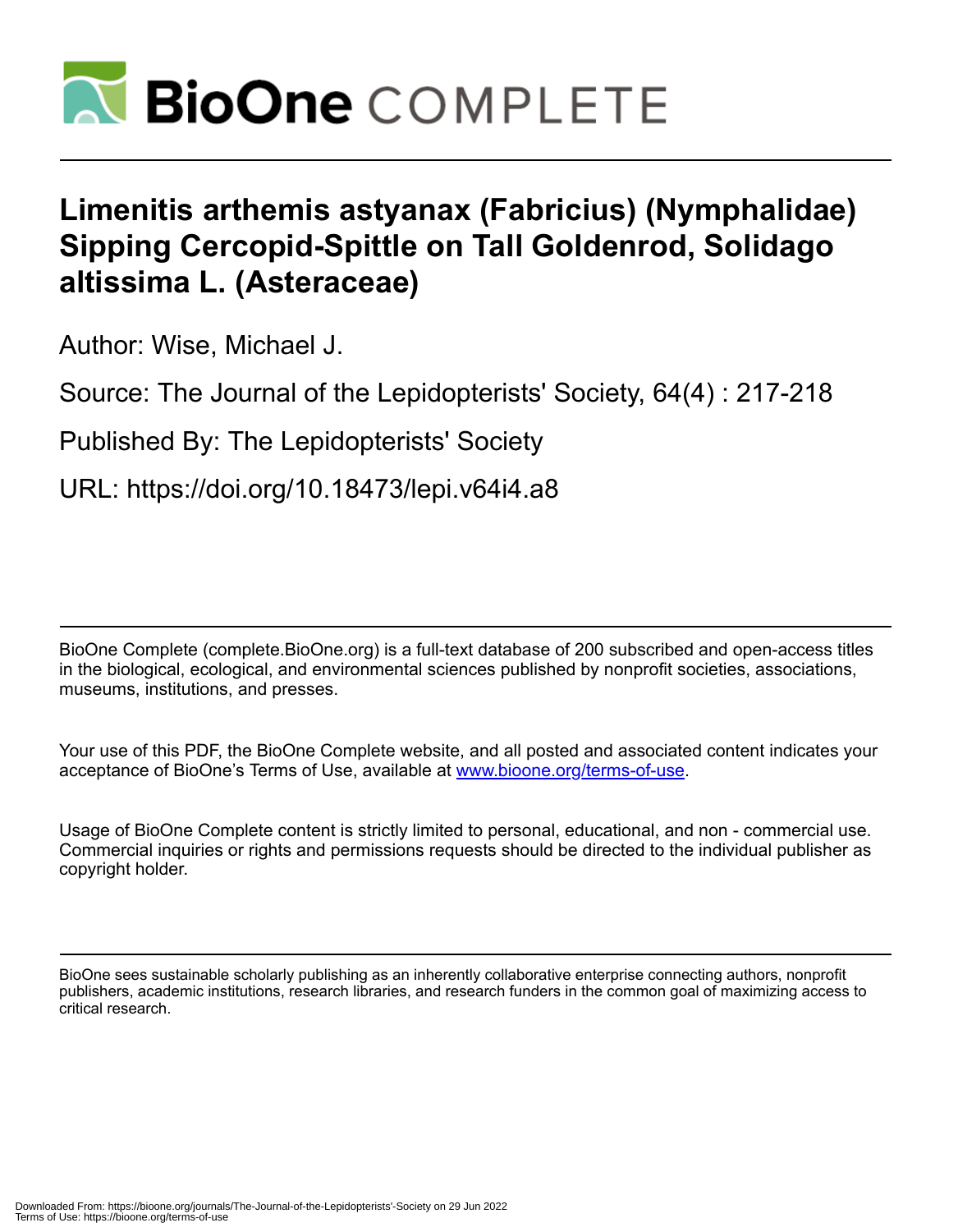*Journal of the Lepidopterists' Society*  $64(4)$ , 2010, 217-218

## *LIMENITIS ARTHEMIS ASTYANAX* (FABRICIUS) (NYMPHALIDAE) SIPPING CERCOPID-SPITTLE ON TALL GOLDENROD, *SOLIDAGO ALTISSIMA* L. (ASTERACEAE)

Scores of insects use the resources provided by goldenrod plants (*Solidago* spp.). In the Finger Lakes Region of New York alone, Root & Cappuccino (1992) documented 138 species of insects that feed on leaves, stems, or sap of tall goldenrod, *Solidago altissima* L. With its prodigious flowering display in late summer and early autumn, *S. altissima* is also visited by numerous species of pollen-, nectar-, flower-, and seed-feeding insects (Gross and Werner 1983; Sholes 1984). Therefore, I was not surprised during my studies of goldenrod in Virginia to see adults of the red-spotted purple, *Limenitis arthemis astyanax*, making repeated visits to *S. altissima* in early September—until I realized that the plants had yet to open any flowers. A closer examination of the interaction revealed a very unusual behavior: The butterflies were imbibing spittle excreted by the nymphs of spittlebugs (Cercopidae) that were abundant on *S. altissima* (Fig. 1).

Adults of the genus *Limenitis* are known to have rather eclectic feeding habits. In addition to nectar, they also feed on rotting fruit, dung, and carrion (Downes 1973). They have also been reported to feed on sap exuding from woodpecker holes in trees and on honeydew excreted by aphids (Rosenberg 1989). However, there are apparently no previous reports of *L. a. astyanax* or any other species of butterfly, utilizing the excretions of spittlebugs. It is quite possible that this behavior has not been officially documented for any insect.

It might seem like a small step from feeding on aphid honeydew to spittlebug excretions, as both aphids and spittlebugs tap into the flow of plant sap and excrete copious amounts of liquid waste. However, the similarities end there. Aphids feed on phloem sap, which is rich in sugars manufactured by the plant through photosynthesis. Because aphids obtain more carbohydrates than they need from phloem sap, their

excretions (honeydew) are rich in sugars. Many insects, most notably ants, are able to take advantage of this honeydew as a source of sugar.

In contrast to aphids, spittlebugs ingest xylem sap, which is relatively dilute, with small amounts of inorganic nutrients and amino acids and smaller amounts of sugar (Wiegert 1964a; Horsfield 1977). Spittlebug nymphs introduce bubbles into their liquid excrement and cover their bodies with the foamy spittle, which may serve as protection from predation or desiccation (Guilbeau 1908; Weaver and King 1954; Wiegert 1964a; Whittaker 1970; Turner 1994). Spittlebugs extract most of the sugars and other nutrients from the xylem sap, such that spittle is expected to be of little nutritional benefit to other insects (Wiegert 1964b). It has been suggested that the spittle may be toxic to other insects due to the presence of ammonia (Turner 2000).

The fact that *L. a. astyanax* repeatedly returned to spittle masses raises several questions. For instance, do the butterflies sip spittle to their own detriment, or do they gain a net benefit from it? If the latter, then what is the nature of the benefit? Are there undigested amino acids from the xylem or nutrients from decaying exuviae and small organisms trapped in the spittle, or do the butterflies simply use the spittle as a source of moisture? Would the costs and benefits of sipping spittle differ depending on the species of cercopid producing the spittle?

The most abundant spittlebug nymph on *S. altissima* in Virginia in September is the sunflower spittlebug (*Clastoptera xanthocephala* Germar), a rather polyphagous species that is best known for feeding on plants in the Asteraceae. Nymphs of two other cercopid species, *Philaenus spumarius* (L.) and *Lepyronia quadrangularis* (Say), are common on *S. altissima* during the late spring and early summer, but I have not observed